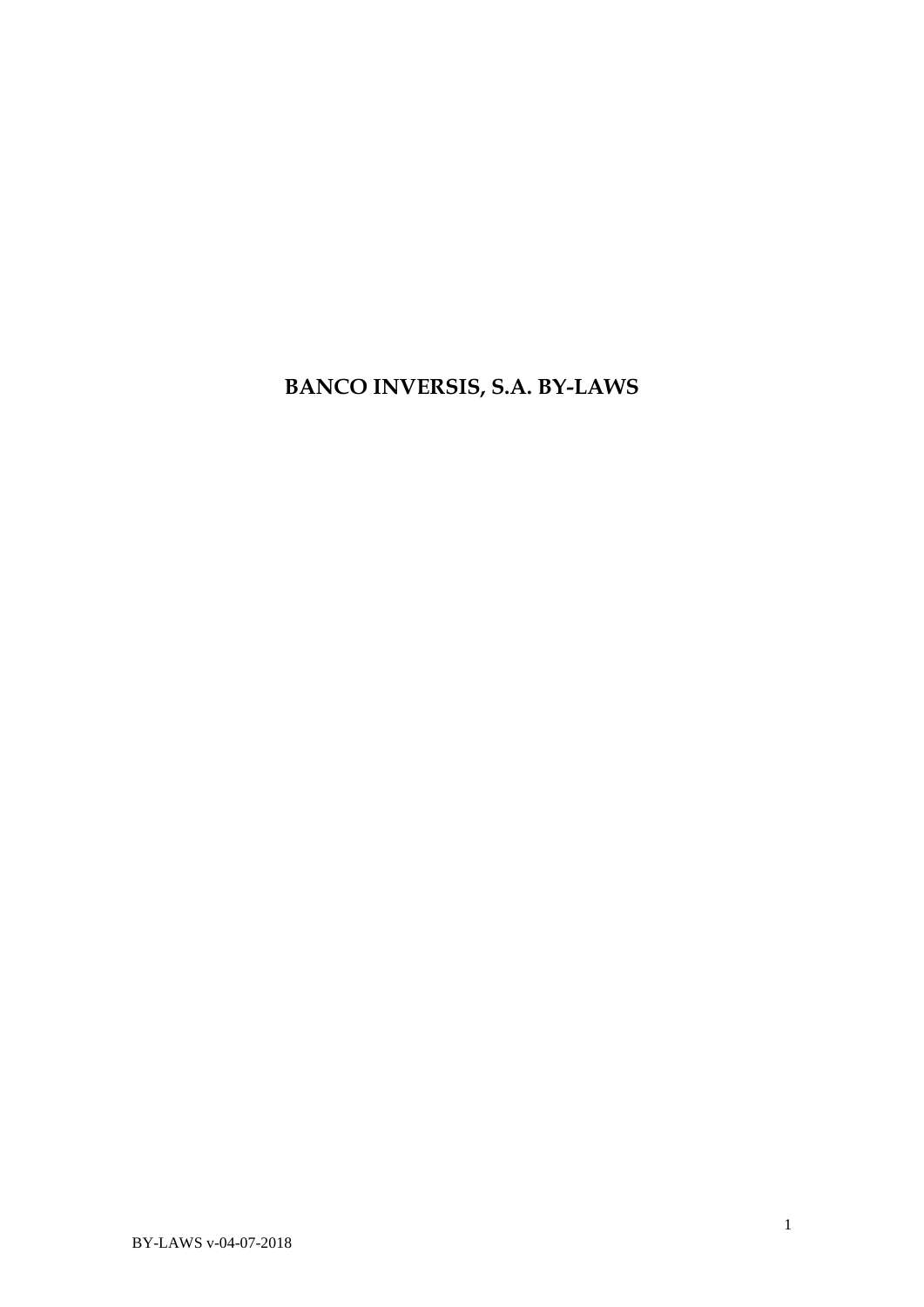# **TITLE I NAME, REGISTERED OFFICE, OBJECT AND DURATION OF THE COMPANY**

#### ARTICLE 1.- NAME

The Company is commercial in nature and shall be referred to as BANCO INVERSIS, S.A. and shall be governed by these By-laws, by specific legislation in force and mandatory for banks in general and, as a supplementary right, and in matters not covered by it, by the general provisions of the Capital Companies Act.

#### ARTICLE 2.- REGISTERED OFFICE

The registered office is at No. 6, Avenida de la Hispanidad, in Madrid for the Board of Directors to determine, within that city, other premises where it has installed offices and agencies, with the power to change or transfer them, whenever deemed appropriate.

Likewise, nor shall the Board of Directors, as permitted by applicable laws, create and establish agencies, branches, delegations, representations and all kinds of establishments, situating anywhere in Spain or abroad.

By agreement, the Board of Directors may move the registered office within the Spanish national territory.

### ARTICLE 3.- COMPANY OBJECT

The Company has the sole purpose of carrying out all kinds of activities, operations, acts, contracts and services of credit, institutions or those related to them.

Especially it will perform the action on behalf of holders as securities depository represented in the form of securities, or as administrator of values represented in book entries.

In cases where laws permit, the company purpose may be developed by this company directly or indirectly, wholly or partially, through participation in other companies with an identical or similar object.

In compliance with the applicable rules concerning Credit Institutions, during the first five years from the beginning of its activities, the Company may not, directly or indirectly, grant credits, loans or guarantees of any kind to its partners, directors and senior officers of the Company or for their first-degree relatives or the companies in which one or the other, bear shareholdings exceeding fifteen (15) percent or whose Board of Directors are members. In the case of company shareholders belonging to its economic group, it includes in this ban all companies belonging to it. This last restriction shall not apply to transactions with credit institutions.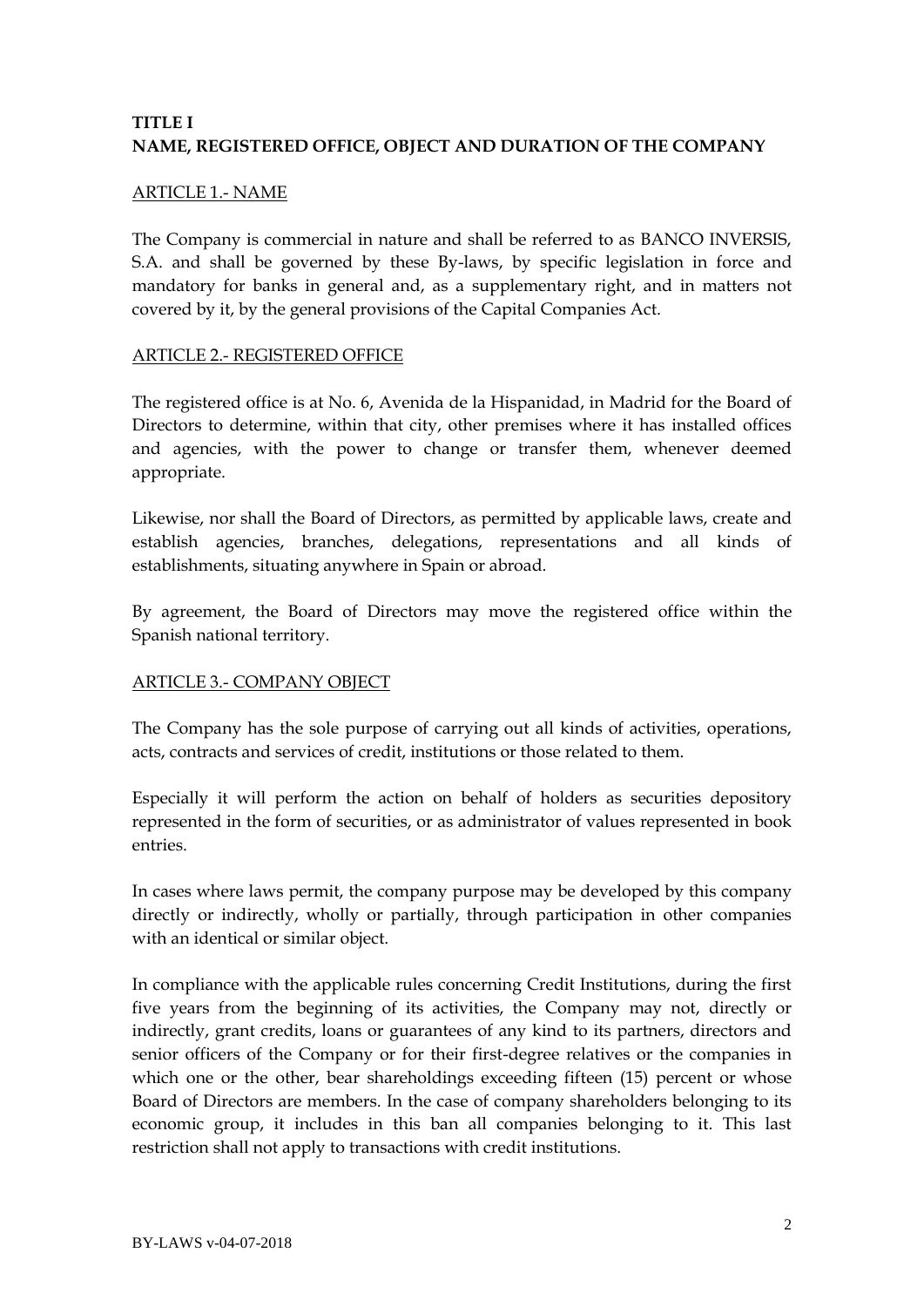### ARTICLE 4.- DURATION

The duration of the Company shall be indefinite, on granting the corresponding articles of incorporation, having initiated its operations on obtaining the mandatory registration in the corresponding Administrative Registry of the Banco de España.

# **TITLE II SHARE CAPITAL AND SHARES**

## ARTICLE 5. - SHARE CAPITAL

The Share Capital is SIXTY MILLION AND SIX CENTS (60,000,000.06-) divided into TWO HUNDRED AND SEVENTY TWO MILLIONS SEVEN HUNDRED AND TWENTY-SEVEN THOUSAND TWO HUNDRED AND SEVENTY-THREE (272,727,273) ordinary, nominative shares, each of them with a par value of 0.22 Euros, grouped in a single series and numbered consecutively from ONE to TWO HUNDRED AND SEVENTY TWO MILLIONS SEVEN HUNDRED AND TWENTY-SEVEN THOUSAND TWO HUNDRED AND SEVENTY-THREE, inclusive, fully subscribed and paid.

## ARTICLE 6. INCREASE AND DECREASE

The share capital may be increased or decreased, in accordance with existing laws, by a validly adopted agreement of the General Meeting.

The Board of Directors shall adopt the necessary arrangements to exact compliance to the General Meeting.

## ARTICLE 7.- CAPITAL CALLS

Shareholders should provide to the Company, unless the resolution to increase capital and issue new shares adopted by the General Board had established otherwise, the portion of callable capital corresponding to the shares subscribed, in the manner, time and place determined by the Board of Directors without the need of an General Meeting agreement, except for cases of non-monetary contributions in which circumstance the contribution shall be fixed by the General Meeting under the terms established in current legislation is required. In any case, the terms established for capital call disbursements shall not exceed five years.

If the shareholder within the period prescribed by the Board of Directors fails to make the required contribution, the Company shall proceed in accordance with the provisions of the Capital Share legislation

### ARTICLE 8. RIGHTS THAT SHARES CONFER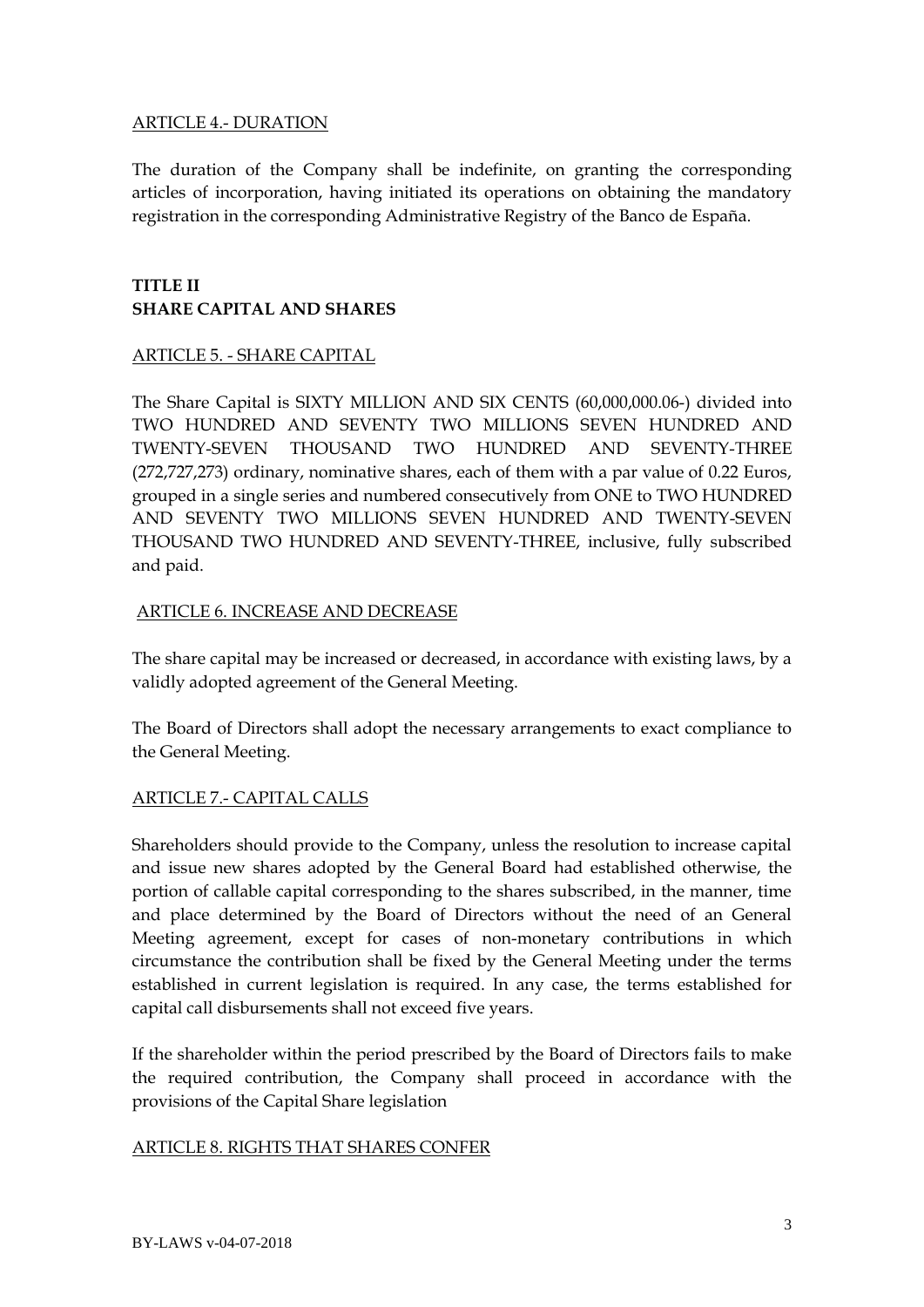The share confers on its rightful holder shareholder rights status and duties that are inherent as provided in these By-laws and that therefore grant the following rights:

1. Participate in the distribution of corporate profits and resulting equity, if any, of the liquidation.

2. Preferential subscription in issuing new shares or bonds convertible into shares, except in cases provided by the legislation.

3. The right to attend and vote at the General Meetings when they possess the number of shares and meet the requirements that these By-laws need for the exercise of those rights.

The right to vote may not be exercised by the member who is in arrears of payment of capital calls. The amount of their shares shall be deducted from company capital for calculation of the quorum.

4. Contest company agreements.

5. The right to information.

6.- That it will be delivered the representative title of the share. If the shares were represented in multiple titles, it shall be entitled to the delivery of the representative titles of each one of those included in the multiple titles.

All shares representing the capital, have equal rights.

### ARTICLE 9. CHARACTERISTICS OF SHARES

Actions, whatever their class, shall be nominative.

Provisional or definitive titles representing the shares or the registration extracts thereof, will contain the data required by the Act, along with the signatures of one or more administrators, which may be stamped by any mechanical process. The shares will be recorded in a register book in which it shall state the data of the current owner, the successive transfers and the establishment of real rights over them. These operations must be notified in writing and justified to the Company for entry in that book.

### ARTICLE 10.- OWNERSHIP

The shares are indivisible. Co-owners of a share should designate a single person for the exercise of shareholder rights and shall be jointly and severally liable to the company for any obligations arising from the shareholder. In cases of Usufruct or share pledges, they will be subject to the provisions of the Act. Notwithstanding the foregoing, in the cases of pledge of shares voting rights, they shall correspond to the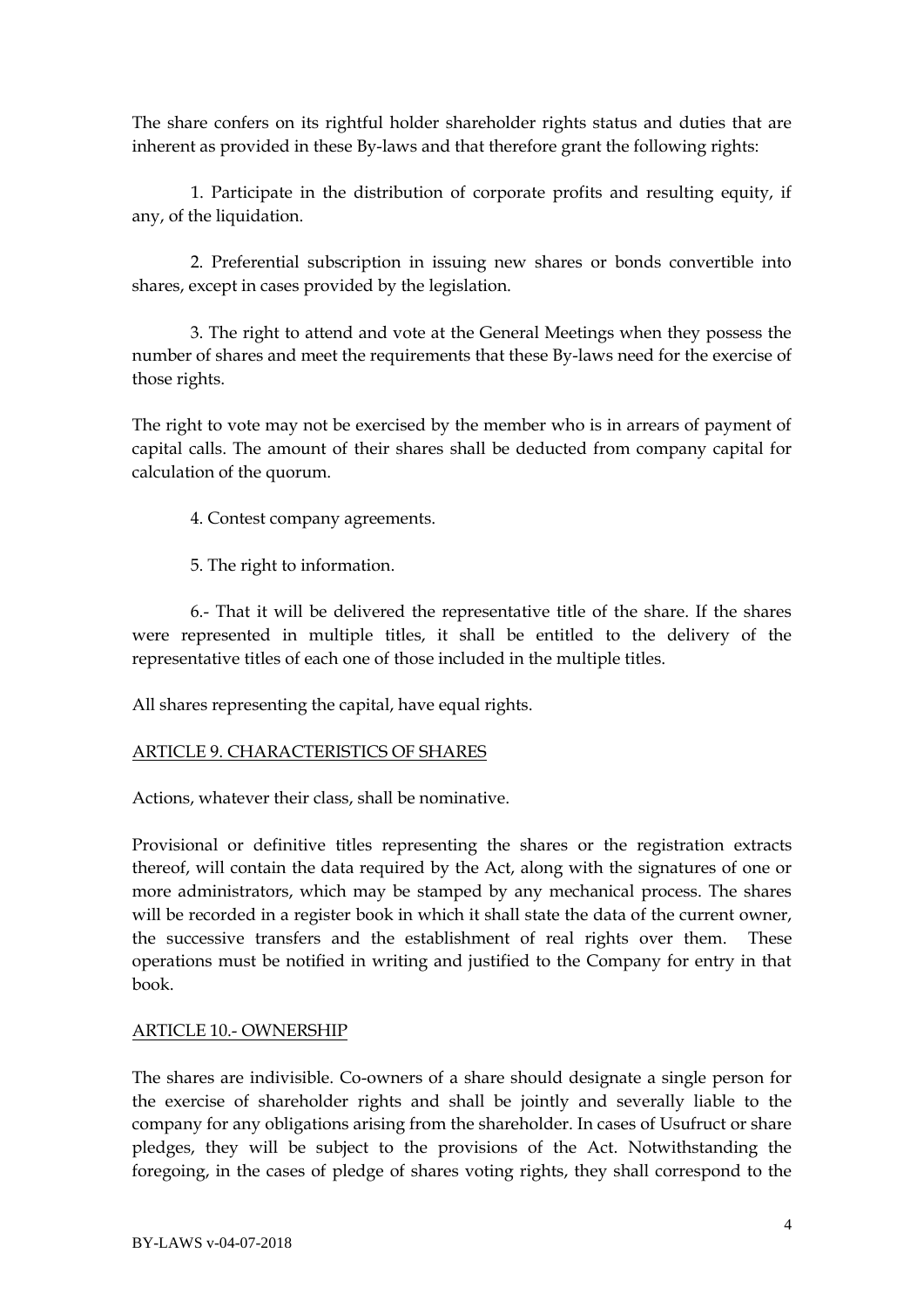pledgee.

## ARTICLE 11.- PROPERTY AND TRANSMISSION OF SHARES

In accordance with the regulations applicable to credit institutions, and in particular concerning the creation of banks, cross-border activity and other issues relating to the legal regime of credit institutions, the Company, during the five (5) years from the initiation of its activities, a company or group, cannot own, directly or indirectly, more than twenty (20) percent of the company capital, or exercise control thereof. For this purpose, it shall be understood as a group, that which is defined as such in Article 5 of the Royal Legislative Decree of October 23, approving the consolidated text of the Securities Market Law. This limitation shall not apply to credit institutions and other financial institutions, the latter being understood as those provided for in Article 2 of Royal Decree 84/2015, of 13 February, amending Law 10/2014 of 26 June, management, supervision and solvency of credit institutions and Article 1 of that Law. The Company will be subject to legal or regulatory limitations regarding tenure and transmission.

The subscription and acquisition of shares by foreign persons or entities may not exceed as a whole the percentage of Bank's Share Capital that at all times is set in the applicable legal provisions.

The transmission of shares to third persons shareholders or not are subject to the following rules:

## A) Intervivos transmission

1. The purpose of Intervivos transmitting, shares in favour of third parties, whether if it is a shareholder of the Company or not, the shareholder who intends to carry out the transmission shall reliably notify the Board of Directors at the Company's registered address and irrefutably, by the shareholder who was trying to effect the transmission, indicating the number and identification of the shares offered, selling price per share, payment terms and other conditions of the sale of shares, which, if applicable, the above shareholder intends to carry out, as well as data of the natural or legal person, the acquisition of the shares. The Board of Directors, within 15 days, calculated from the day following the indicated notification, it shall, in turn, to all shareholders, so that they, within a new period of fifteen days computed from the following the date on which the above is completed, inform the Board of Directors of the Company their desire to acquire the shares.

2.- In the event that several partners make use of this pre-emption right, the shares for sale shall be distributed by the Board among those in proportion to their stake in the share capital and if, given the indivisibility of the shares, were any not awarded, they will be distributed among the shareholder petitioners in order of their participation in the company, from greater to lesser and in the case of equality, the award shall be made by drawing lots.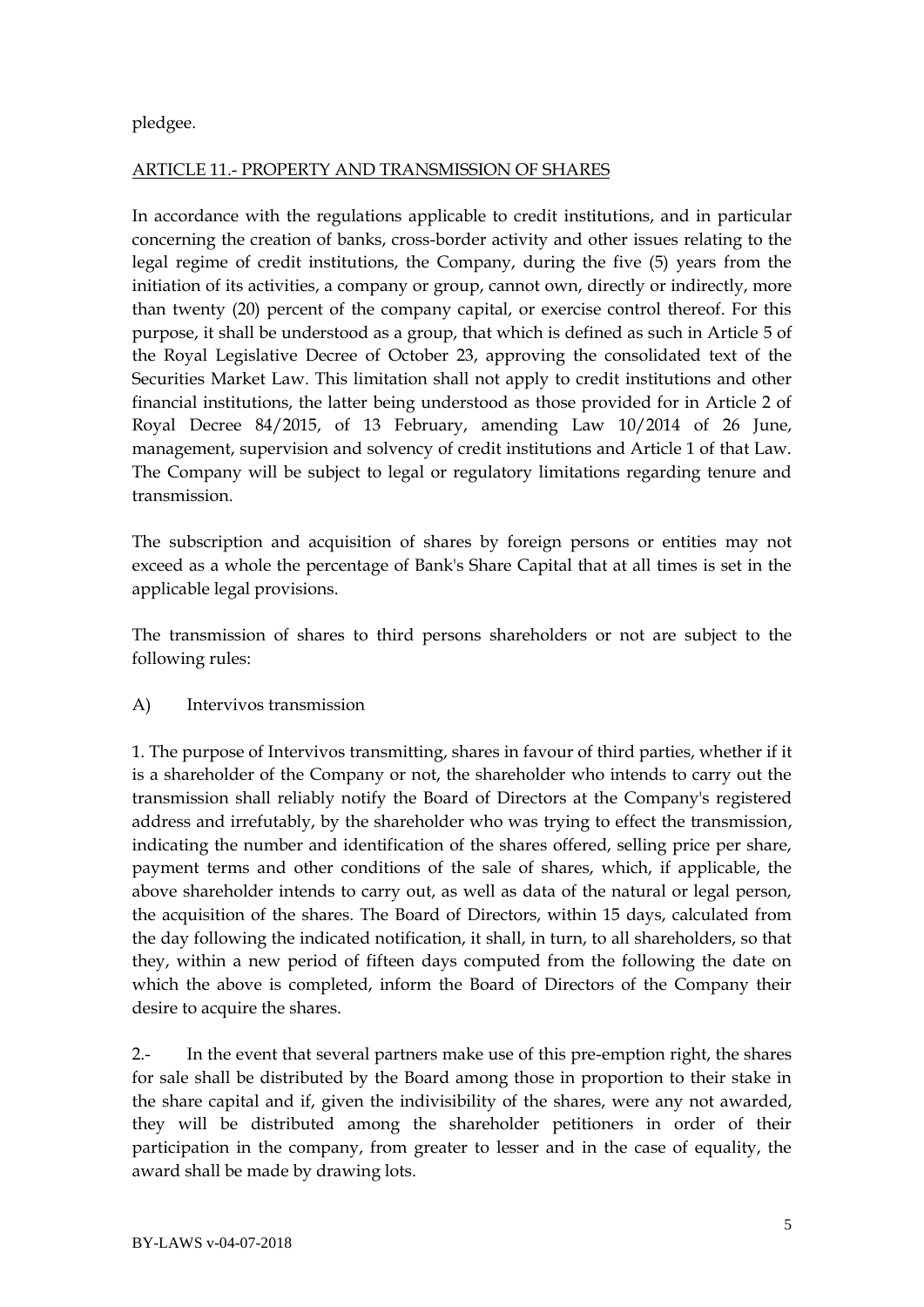3.- It shall only be understood as having exercised this pre-emption right, if all are understood as the total shares offered.

4.- Within fifteen days from the following day of the expiry granted to shareholders for exercising first refusal, the Board of Directors shall inform the shareholder who intends to transfer, the name of those who wish to acquire, and in case of multiple, the number of shares corresponding to each one.

5.- After the final deadline, without any partner using its right of first refusal, the shareholder may freely dispose of the shares during a period of six months under the same conditions as those offered, and if it did not perform the sale before the end of this period, it will communicate again its desire to transmit Intervivos shares in the same manner set forth in this article.

6.- Having realised the transmission, the selling shareholder, will provide the Board of Directors, within a period of twenty days after such transmission is secured, supporting documentation that the transmission has been carried out under the conditions established in the communication made to the Board under the second rule of this article.

7.- The purchase price will be that which corresponds to the conditions notified by the transferor shareholder and, if these conditions were not those actually offered by the purchaser, the price shall be for the actual value of the share, being understood as that determined by the Company auditor and if it were not required to verify the annual accounts, the auditor at the request of either party, appoint the Commercial Registry of the registered office.

8.- Intervivos transmissions to any person, whether or not there is a shareholder of the Company, without being subject to the provisions of this Article will not be valid before the Company, which rejects the registration of the transfer in the register book of nominative shares. If, however, the transmission was realised and inscribed in the nominative register book, or if it were carried out in different conditions than those notified, the shareholders will have the right of first refusal to acquire shares during a period of fifteen days from the moment they were aware of the transmission or, where appropriate, of the conditions actually applied to the same.

However, in compliance with applicable regulations concerning credit institutions, particularly, in compliance with article eight of Royal Decree 84/2015 of 13 February, in which it amends the Law 10/2014 of 26 June, management, supervision and solvency of banks, during the first five years from the initiation of its activities, the Intervivos transmissibility of the shares and its lien or pledge is conditional upon the prior approval of the Bank of Spain.

B) Hereditary transmission, among companies in the same corporate group and by judicial or administrative enforcement proceedings.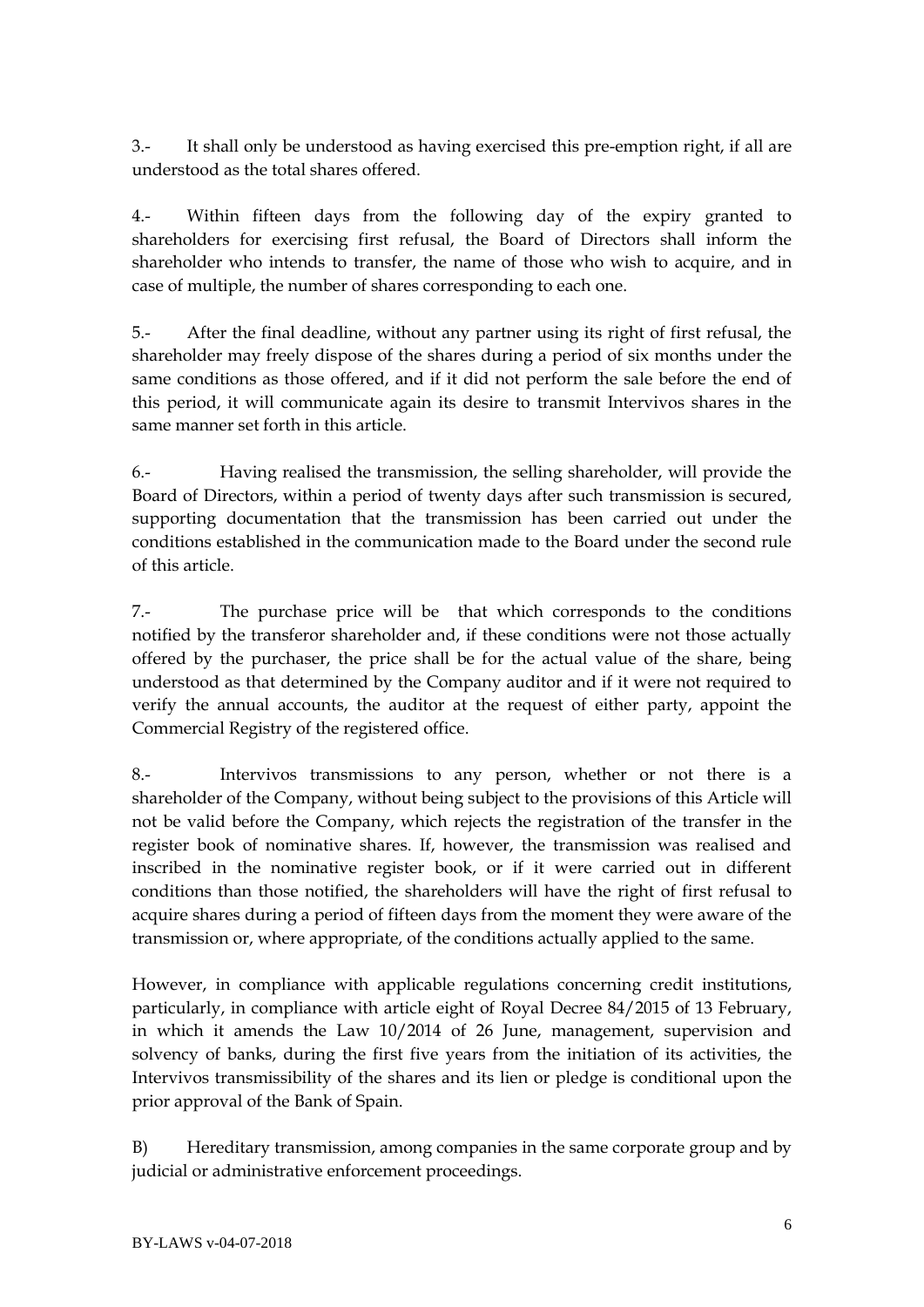1.- Share transfers shall be free due to death, inheritance or bequest in favour of the spouse, ascendants and descendants of the partner, as well as the donation to the same people.

2.- Also the share transfers shall be free among the companies of the same corporate group as set down in Article 42 of the Commercial Code and 4 of the Securities Market Law.

3.- In cases of death due to acquisition by inheritance or bequest, in favour other than the spouse, parents or children of the partner, or as a result of judicial or administrative enforcement proceedings persons, the same restrictions apply and with the same exceptions indicated in paragraph a) of this Article, having the Company to, if the registration of the transfer in the register of nominative shares is not authorised, submit to the petitioner, fulfilling the requirements set out in the preceding paragraph a ), a purchaser of its shares or itself offer to acquire for its real value at the time the registration is requested, according to the provisions of the Act, determining that value in the manner prescribed in the Company Capital Act and in these By-laws.

4.- In the event of a forced sale of shares by compulsory process or other independent of the will of the shareholder, the purchaser of the shares must inform the Board of Directors so that the partners and the company can exercise their pre-emption rights, as set out in the preceding rules and subject to the provisions of the legislation for these special cases.

5.- After two months of the submission of the registration application without the company having acted previously, such registration should be carried out.

C) Transmissions of pre-emption rights

In cases of transmission, by any title, of preferential subscription share rights in the capital increases of the Company, it shall acknowledge the remaining shareholders a previous pre-emption right analogous to that regulated in sections A) and B).

The company may acquire its own shares, in accordance with the provisions of the Capital Company Act and other related legislation.

# **TITLE III REGIME AND ADMINISTRATION OF THE COMPANY**

# **CHAPTER 1.- SHAREHOLDER GENERAL MEETING**

# ARTICLE 12 . - COMPANY BODIES

The Company Bodies are: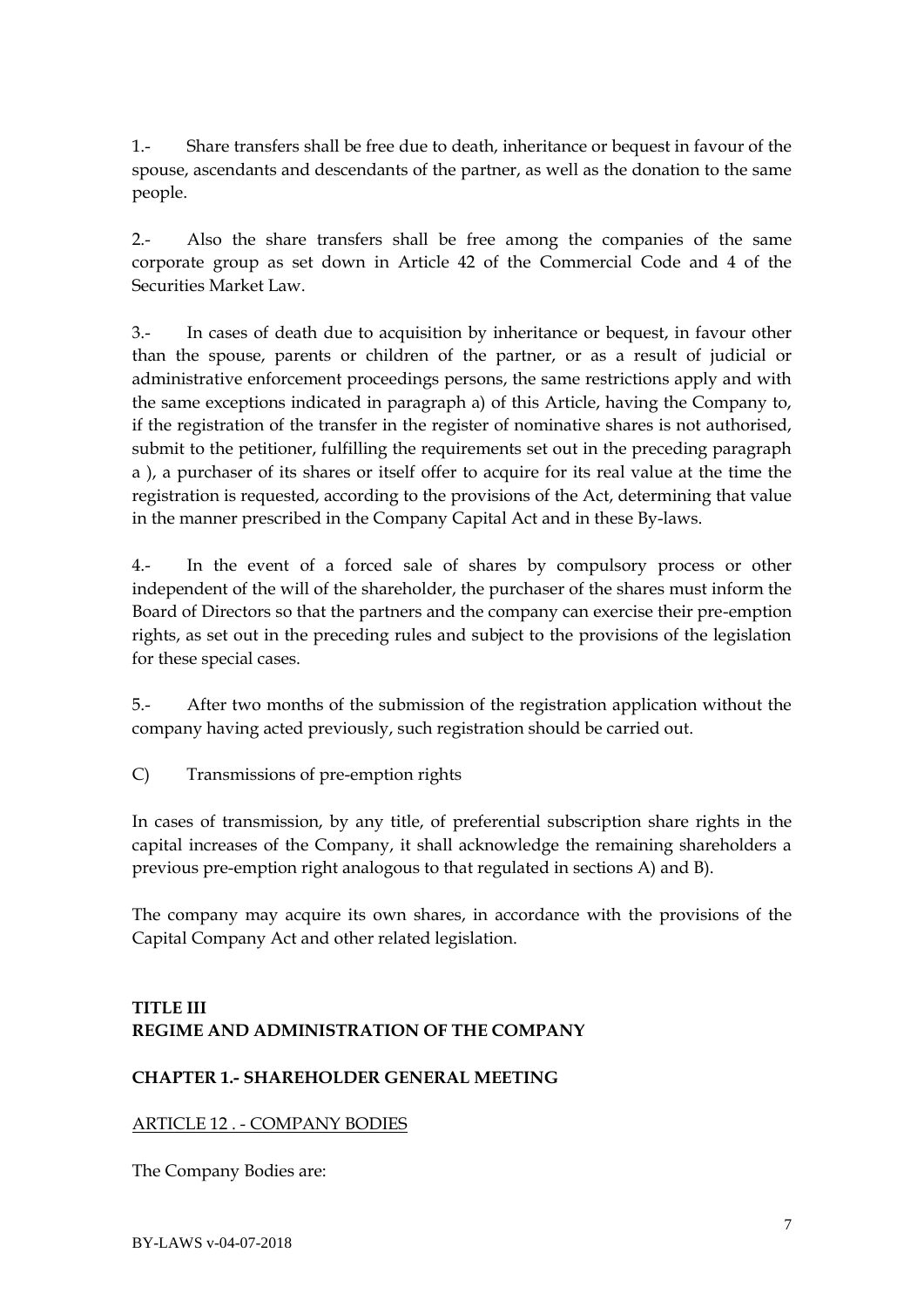- 1. General Shareholders Meeting.
- 2. The Board of Directors.

## CHAPTER ONE: OF THE GENERAL MEETING

### ARTICLE 13.- SOVEREIGNTY

The shareholders, legally and validly incorporated in the General Meeting decide by majority on the matters within the jurisdiction of the Board.

All shareholders, including dissidents and those who have not participated in the meeting, will be subject to the resolutions of the General Meeting, without prejudice to the right to challenge corresponding to any shareholder in the cases and with the requirements established by law.

### ARTICLE 14.- TYPES OF GENERAL MEETINGS

General Meetings may be ordinary and extraordinary and must be called by the Company Board of Directors.

An Ordinary General Meeting, previously called for such purpose, must be held within the first six months of each financial year to review corporate management, to approve, where appropriate, the accounts for the previous financial year and resolve on the distribution of results according to the approved balance sheet. Any General Meeting not provided for in the preceding paragraph, shall be considered an Extraordinary General Meeting and shall always be held that - the Board of Directors deems appropriate for the interests of the Company and, in any case, if it requests a number of partners holding at least five percent of the share capital, expressing in the request the matters to be discussed at the Meeting. In the latter case the Meeting should be held within two (2) months after the date in which it would have required the Board of Directors to convene the same and necessarily should at least include in the agenda matters that have been the object of the request.

Regardless of the matters expressly reserved by the Law and the By-laws to the competence of the General Meeting, any other matter legally or statutorily attributed also to the General Meeting of Shareholders may be decided by the Board at an ordinary or extraordinary meeting.

### ARTICLE 15.- COMPETENCE

Except for the approval of the annual accounts, which is a matter reserved to the knowledge of the Ordinary General Meeting, it is for all the General Shareholders Meeting, either ordinary or extraordinary, to address and resolve on the following matters: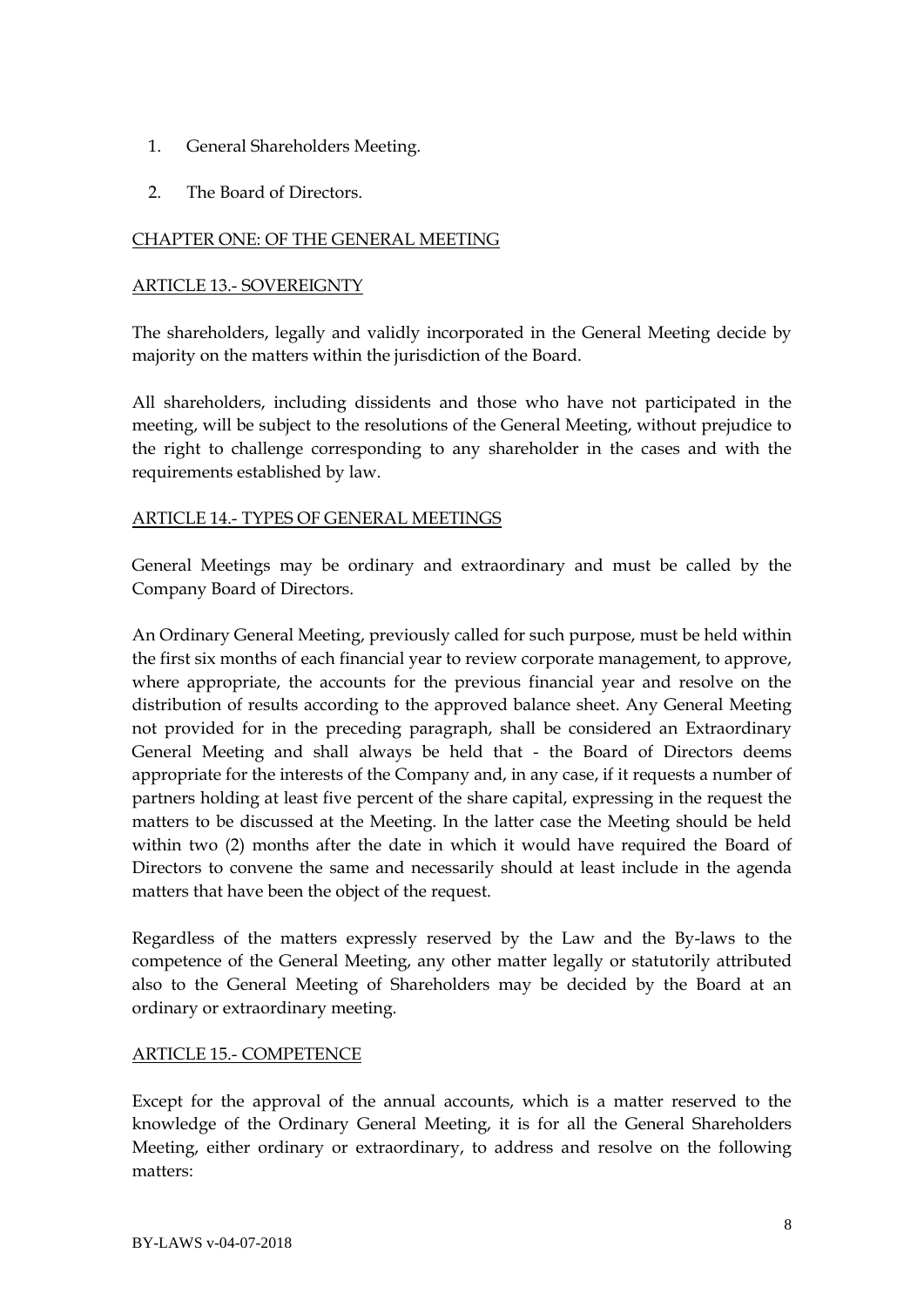- a) Appoint and remove Directors, determine their number and examine and judge their management, as well as the exercise of social action of responsibility against them.
- b) Examine and, where appropriate, approve the Report on the development of the Company that the Board shall submit annually.
- c) Examine and, where appropriate, approve the Annual Accounts and Management Reports of each financial year, to submit for consideration.
- d) Agree each financial year the distribution of benefits obtained, the amounts to be allocated to legal and voluntary reserves, and subsequent disposal of the latter.
- e) Resolve to issue debentures, increase or decrease share capital, transformation, merger, excision or dissolution of the Company and, in general, any amendment of the By-laws.
- f) Discuss and decide on matters in the agenda, in accordance with the law and By-laws.
- g) Reach agreements on amendments in the capital or in the by-laws, as well as all other circumstances set out in the legislation, included in the agenda.
- h) Grant powers to the Board for cases where it has no competence under the By-laws.
- i) Appoint Account Auditors, as well as the exercise of social action of responsibility against them.
- j) Agree on the abolition or limitation of the right of pre-emptive subscription and preferential acceptance.
- k) Agree to the acquisition, disposal or contribution of essential assets to another company.
- l) Agree the global assignment of assets and liabilities and the transfer of the registered office abroad.
- m) Approve the final settlement balance.
- n) Examine and resolve as appropriate all the other points that affect the Company, even if they are not determined in the Statutes.
- o) Any other matter whose knowledge is attributed to it by law or by these Bylaws.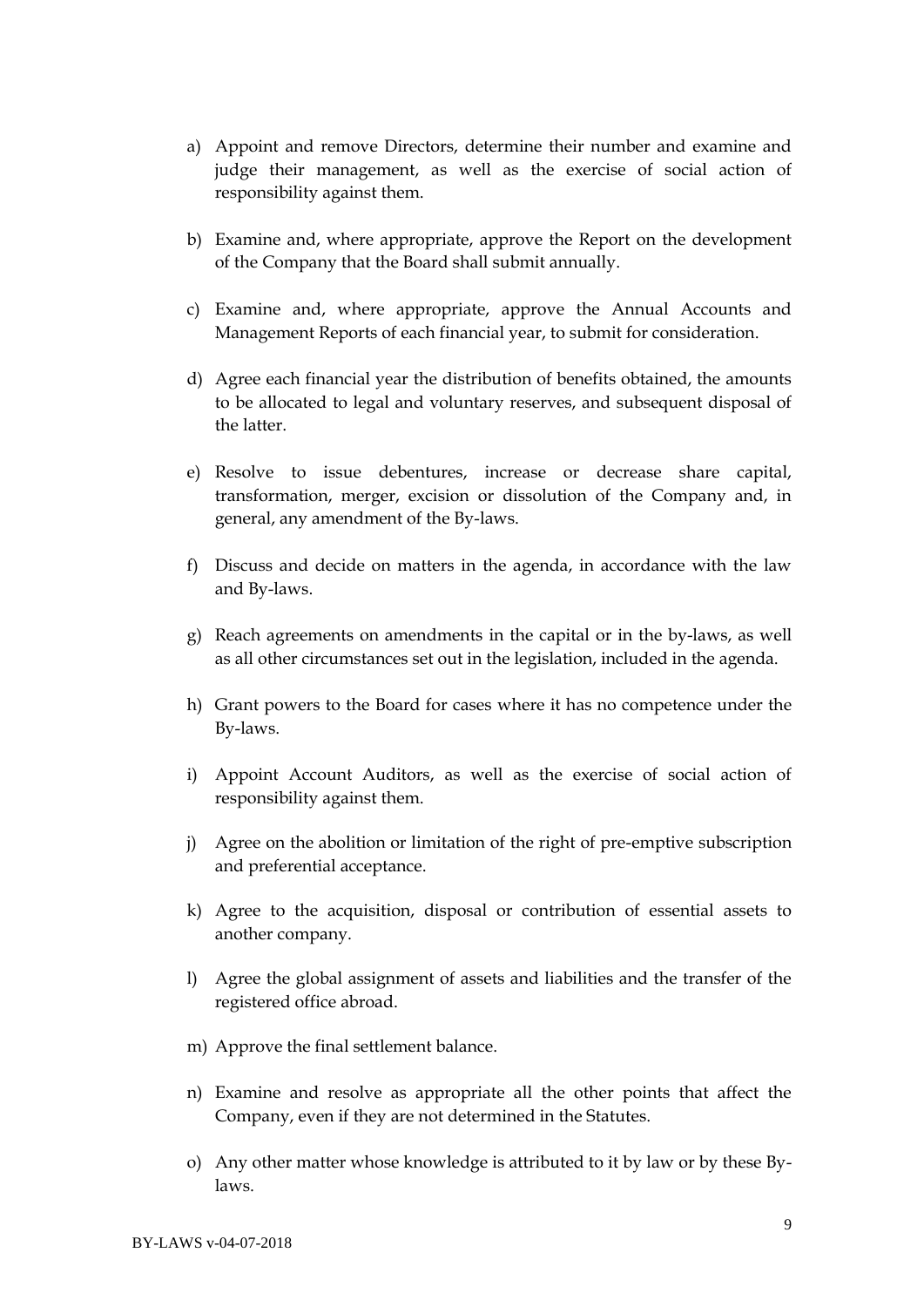## ARTICLE 16.- CALL

Both ordinary and extraordinary General Meetings shall be convened with a minimum of one month and shall be composed of requirements and attendance majorities required by the provisions of law.

In substitution to the established in the Capital Company Act on convening General Meetings, the call of any General Meeting shall also be communicated, individually and in writing, to all shareholders by certified mail or electronic email, confirming receipt of the same, with the same notice period established by law, calculating the period from submission of the communication.

However, both ordinary and extraordinary will not need to be called and will be validly constituted to discuss any matter provided that all the paid-up capital is present or represented and those attending unanimously agree to hold the Meeting.

## ARTICLE 17. CELEBRATION AND ADOPTION OF RESOLUTIONS

General Meetings will be held in the locality where the Company has its headquarters, on the date set in the notice, except in the case of a Universal Meeting, to be held the day it is validly constituted, in any part of the Spanish territory, whether it is or not the registered office.

All the shareholders shall be entitled to attend General Meeting if they have registered their securities in the registry book of shares five days before celebrating the same.

Those who are from the Board of Directors, or their alternates and, failing this, those designated by the Board itself, will operate as Chairman and Secretary of the Board.

The Chairman shall open the session and after formation of the attendance list and on verifying that the Board is legally constituted, shall enter them into the agenda, direct the discussions, providing the requested information, resolving any doubts that may arise and appropriately ordering the voting proceedings.

Every share, own or represented is entitled to one vote on the Board.

Decisions shall be taken by a majority vote of the shares present or represented. However, when attending shareholders representing less than fifty percent of the share capital with voting rights, the adoption of the agreements referred to in Article 194 of the Capital Companies Act shall require the affirmative vote of two thirds of the capital present or represented.

The agreements shall be recorded in the corresponding minute book, which will be drafted and signed by the Secretary, with the approval of the President, and approved by the Board itself before the end of the meeting or by the Chairman and two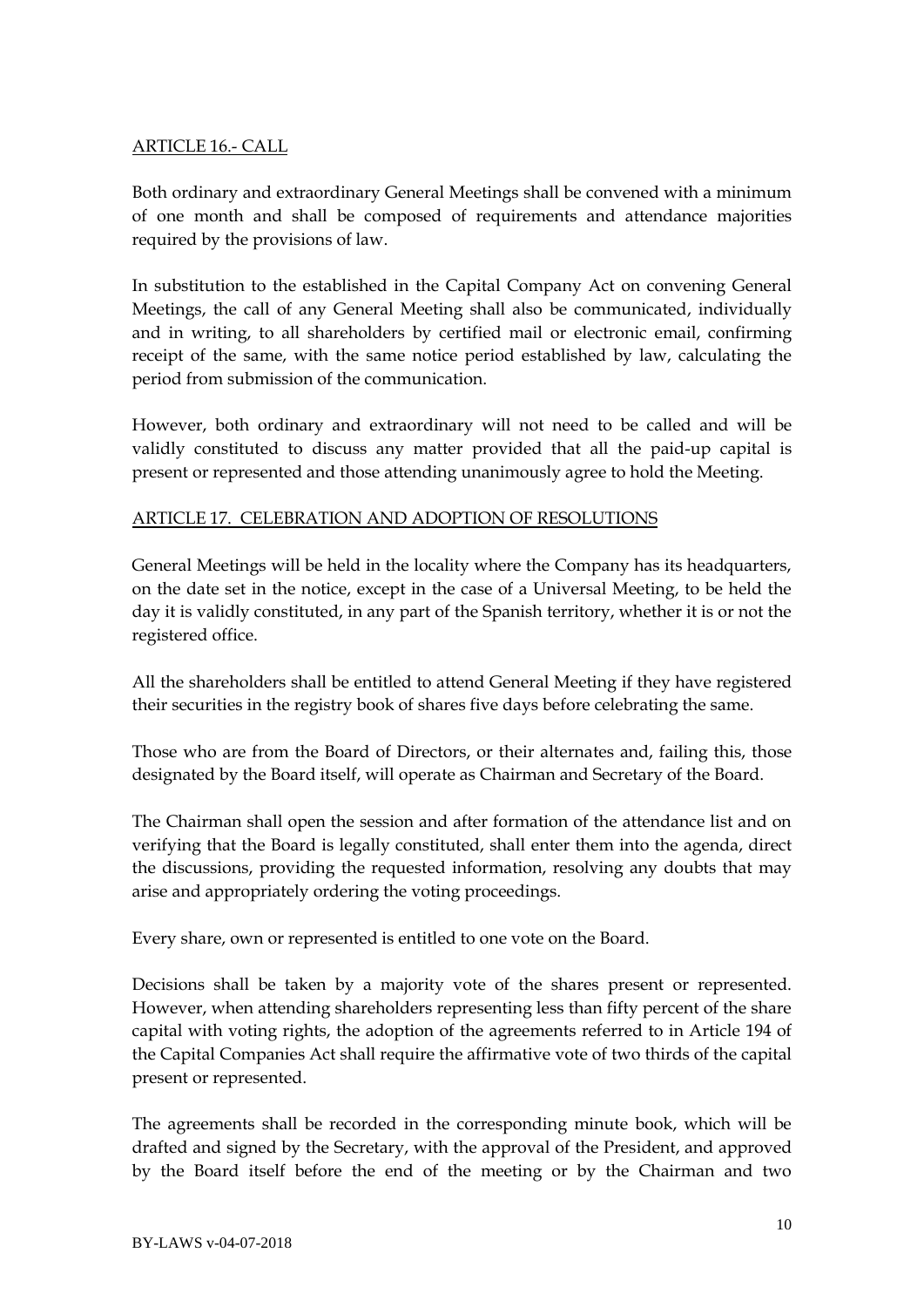Comptrollers within a period of fifteen days, except in the case provided for in Article 203 of the Capital Company Act, in which case the notarial certificate shall be deemed an act of the Board.

## CHAPTER TWO: OF THE BOARD OF DIRECTORS

# ARTICLE 18.- COMPOSITION. APPOINTMENT, DURATION AND RENEWAL. REMUNERATION.

The administration and representation of the Company corresponds to the Board of Directors, which shall consist of a minimum of five and a maximum of fifteen directors, which shall be set by the General Meeting.

Management, administration and representation of the Company in litigation or elsewhere, and all acts within the object of the company corresponds to the Board of Directors, acting collectively, without prejudice to the delegations and powers that can confer.

The Directors shall hold office for a period of five years. The position of Director is revocable and waivable at any time and re-electable indefinitely for periods of equal duration.

The Board may fill any vacancies that occur due to resignation, disability, death, etc., of Directors, whatever their number, submitting the appointment to the approval of the first General Meeting. Those so appointed shall cease to hold office when they correspond to those whose vacancy they covered.

To become a member of the Council it requires not to be affected by any incapacity, incompatibility or prohibition established by existing legal provisions as well as being persons of recognized commercial and professional integrity and must possess appropriate knowledge and experience to perform their duties in accordance with specific legislation applicable to credit institutions. These commercial and professional requirements must also concur in natural persons who represent legal persons that are directors, if necessary.

The position of Director will be remunerated.

The remuneration of the Directors for such position shall consist of a fixed annual allocation, which shall be distributed by the Board of Directors in the manner that it determines, taking into account the condition, functions and responsibilities attributed to each Director by the Board of Directors and their membership in the different Commissions, which may give rise to different remuneration for each of them. Likewise, the Board of Directors shall determinate the periodicity and method of payment of this remuneration.

The Company will subscribe civil liability insurance for each of its Directors and executives following the conditions and circumstances of the Company in each moment.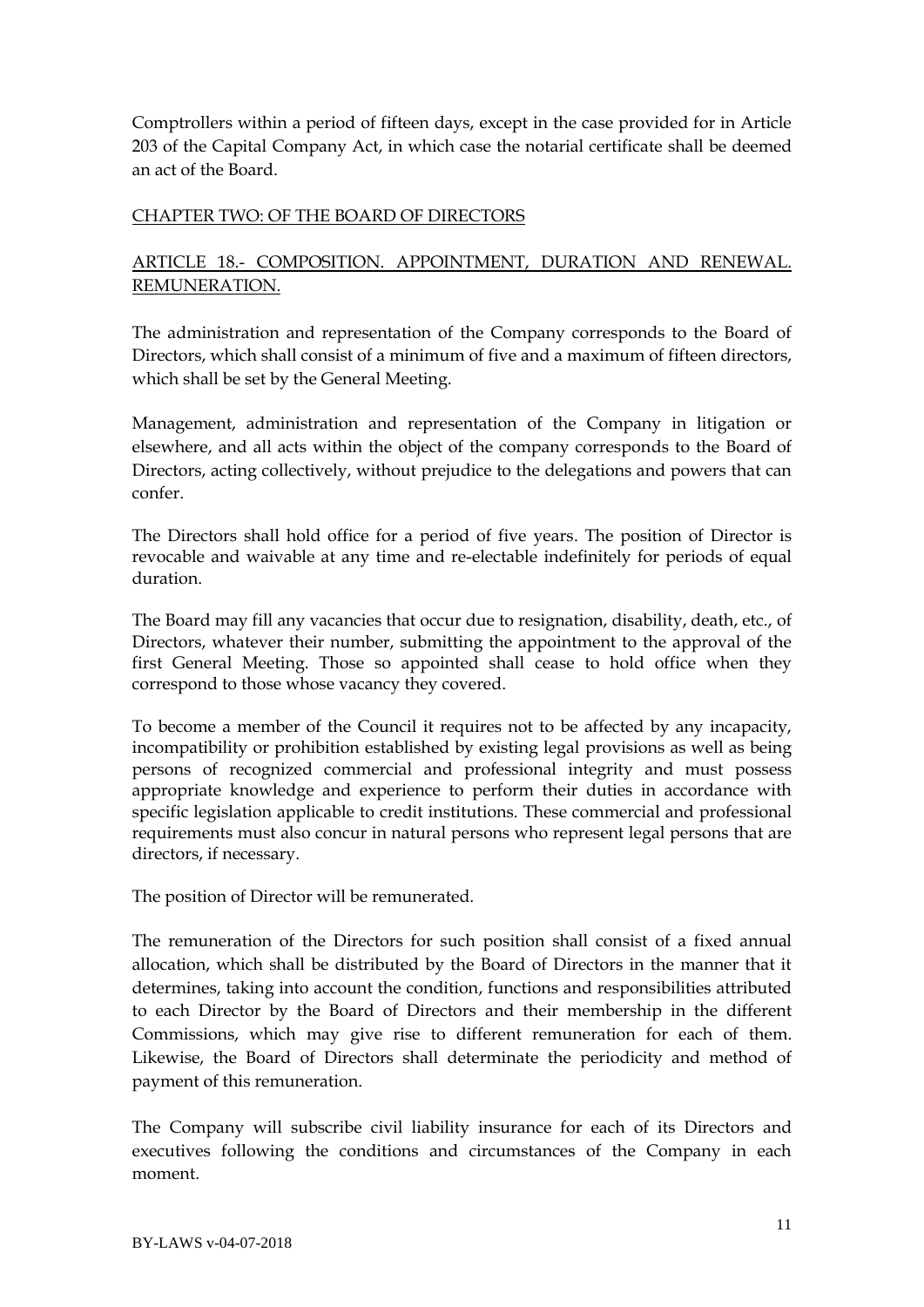Directors who performs executive functions will have the right to receive, in addition, the remunerations (salaries, incentives, bonuses, pensions, insurance, compensation for cessation) for the performance of said responsibilities is foreseen in the agreement signed for that purpose between the Director and the Company including, as the case may be, any compensation for early termination of these functions and the amounts to be paid by the Company as insurance premiums or contribution to savings systems. The Director may not receive any compensation for the performance of executive functions whose amounts or concepts are not provided for in the Agreement.

The remuneration of the Directors will be adjusted to the remuneration policy of the Directors approved by the Shareholder General Meeting, which will include the maximum annual amount of remuneration that the Company will allocate to the Board of Directors. The remuneration policy of the Directors will remain in effect until the Shareholder General Meeting does not agree to its modification.

## ARTICLE 19.- COMPETENCE

The Board of Directors assumes, holds and exercises, judicially and extra judicially, full management, administration and representation of the Company in all of its business and all its equity activities, without prejudice to the powers that correspond to the General Shareholders Meeting, pursuant to the provisions of the Capital Companies Act.

## ARTICLE 20. OPERATION OF THE BOARD

The Board of Directors shall appoint from among its members a Chairman, a Secretary and Vice Secretary, the latter not necessarily having to be Directors.

The Council shall meet at the registered office or elsewhere in the same city, whenever the Chairman deems appropriate or is requested by two of its members. The notice shall be in writing, sent by letter, email or fax, with at least five business days' notice, and state the place, date, time and purpose of the meeting. It will be validly constituted when the meeting is attended in person or by proxy by half plus one of its members and the resolutions shall require the affirmative vote of the majority of the Directors present at the meeting, except as provided in the Law for the delegation of powers.

Directors must personally attend the meetings which are held. In the event that one Director may not attend a meeting, it may delegate its vote in writing to another Director to represent him in that meeting for all purposes. Non-executive Directors may only delegate to another non-executive Director.

The Board of Directors may be held in several rooms simultaneously, provided that the interactivity and intercommunication between them in real time is ensured by telephone and, therefore, the unity of the act. In this case, the arrangements will be considered adopted at the place where the majority of the Directors are located and, in the case of equality, at the registered office.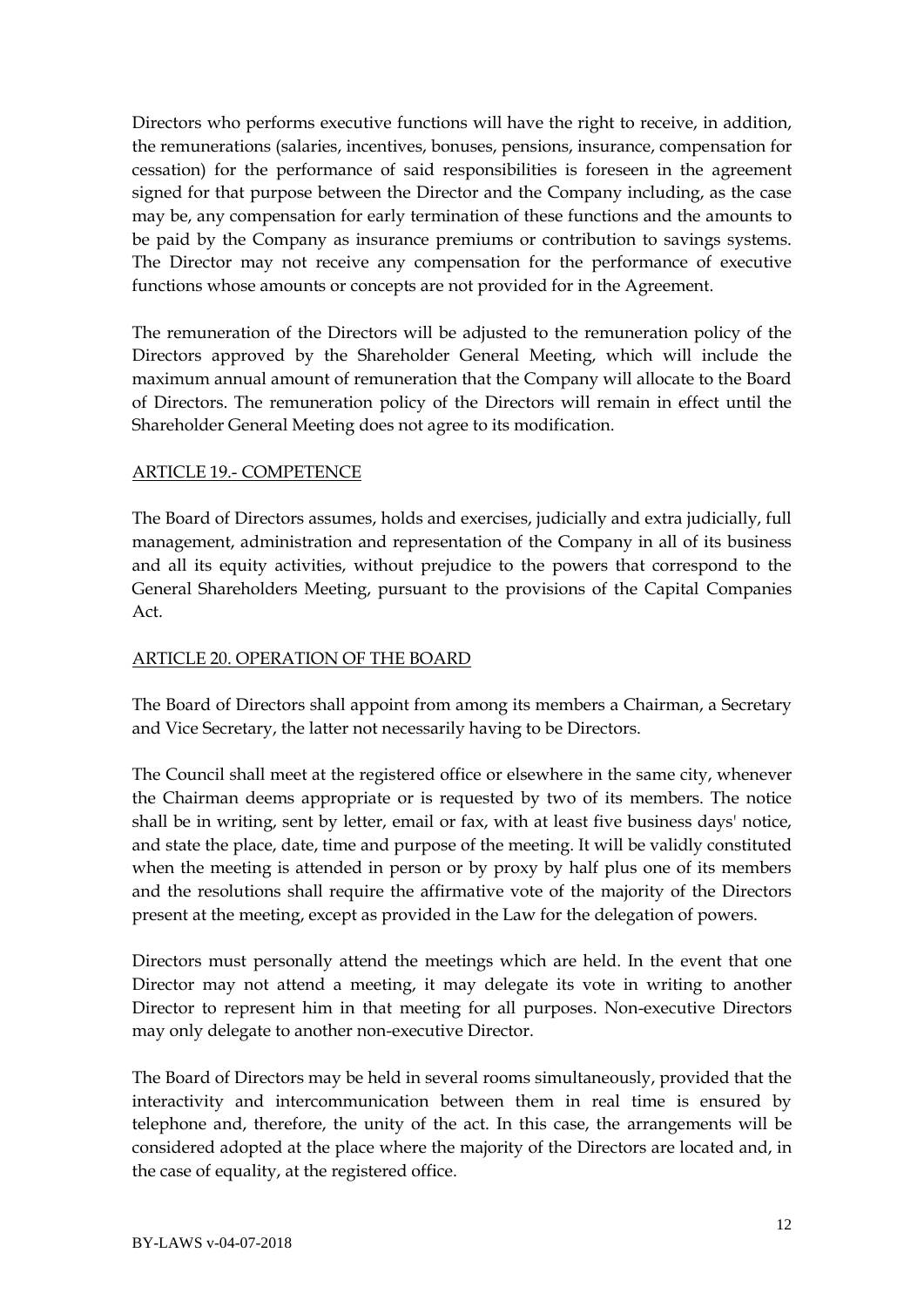Exceptionally, in case no Director objects, the Board of Directors may be held in writing. In this case, Directors may transmit its votes and considerations that it wish to include in the minutes by email.

Discussions and agreements shall be recorded in the Book of Acts, which shall be signed by the President and the Secretary or their alternates, being the relevant certifications issued by the same.

### ARTICLE 21.- MANAGING DIRECTORS AND DIRECTOR GENERAL

The Board of Directors may appoint from within its body, in accordance with the provisions of the Capital Companies Act, a Managing Director with the powers resulting from its own delegation and without limitations other than the laws, or an Executive Committee, which will be composed of a maximum of seven directors, whose number shall be determined by the Board itself.

It also may appoint the Board of Directors, as president, a Director General, assigning him the powers it deems appropriate, and Management Committee, with the composition, powers and operating rules established by the Board of Directors.

General Managers or similar, must be persons of recognized commercial and professional integrity and must possess appropriate knowledge and experience to perform their duties in accordance with the specific legislation applicable to credit institutions.

### ARTICLE 21 BIS. JOINT AUDIT AND RISKS COMMITTEE

1. Composition.

The Joint Audit and Risks Committee shall consist of a minimum of three and a maximum of five members, one of whom shall act as Chairman, and may also be designated a Vice-Chairman to replace the Chairman in cases of absence. All members of the Committee shall be Directors who do not perform executive functions, at least the majority of which shall be independent, and at least one shall be appointed taking into account their knowledge and experience in accounting and auditing. The members of the Committee shall have appropriate knowledge, capacity and experience to fully understand and monitor the risk strategy and risk appetite of the Company. The Chairman of the Committee should be conducted by an independent director. The person acting as Secretary, who is on the Board of Directors, will not be a member of the Committee.

2. Appointment and removal.

Members of the Committee shall be appointed by the Board of Directors of the Company from among the Directors in it. Equally, it will appoints among them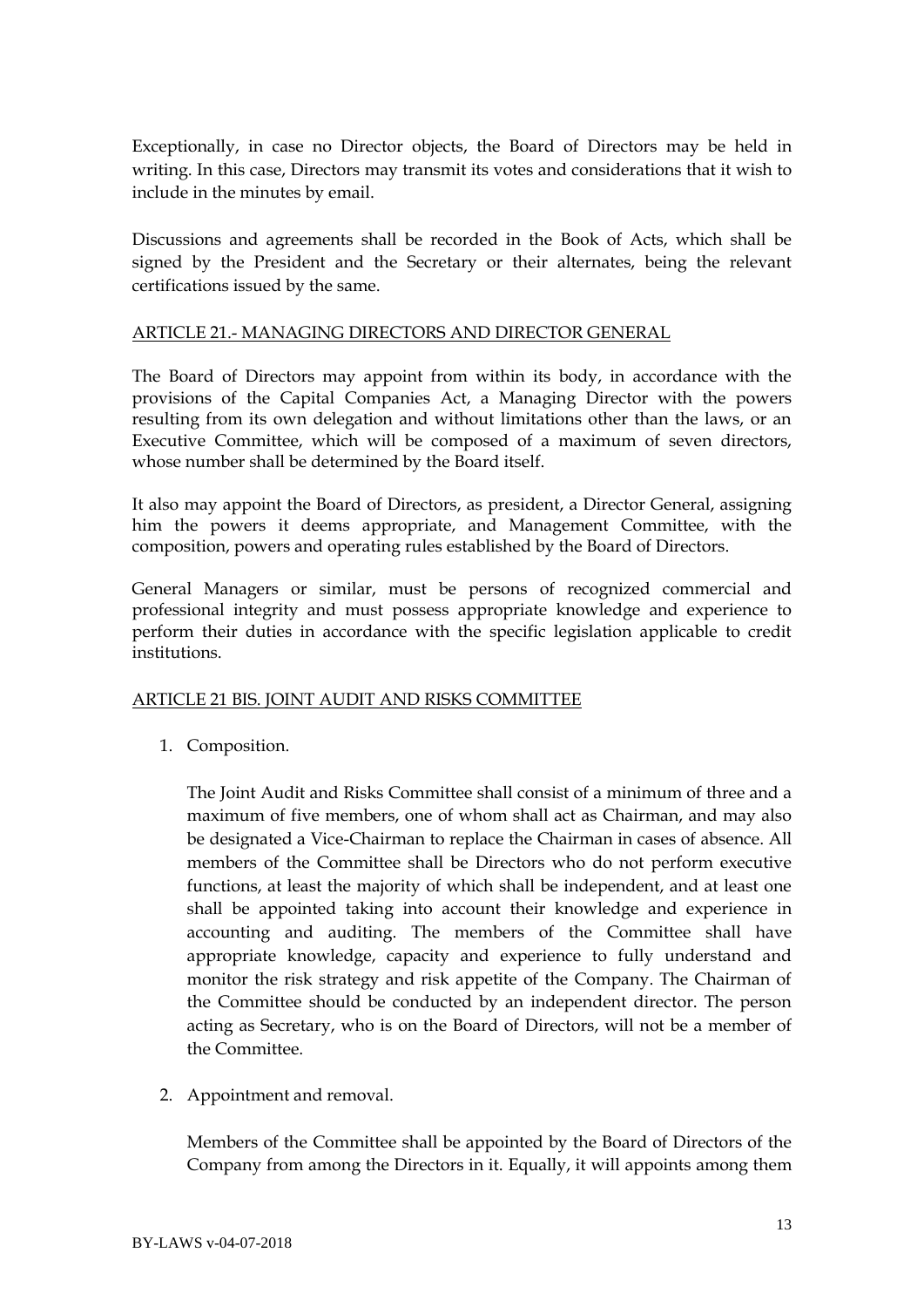who should be elected as President and Vice President.

The term of office shall be for the period remaining until the end of the mandate as director, he may be reappointed for the same.

#### 3. Operation.

The Joint Audit and Risks Committee shall determine the schedule of its regular meetings with the necessary frequency to properly deal with matters of their responsibility. In addition, the Committee shall meet whenever its Chairman requires or any of its members, or on behalf of the Board of Directors with a specific agenda.

The call for the Committee shall be communicated at least three days in advance by the Secretary of the Committee to each one of its members by letter, fax or email, and shall include the agenda previously approved by the Chairman of the Committee. For purposes of urgency the Committee may be convened without the provided minimum period, in which case the urgency must be assessed unanimously by all participants at the beginning of the meeting. It shall be set up by the Committee without prior call if all members are present and unanimously agree to hold a session.

The sessions of the Committee shall normally take place at the registered office, but may be held at any other determined and stated by the Chairman in the call.

The Committee may be held in several rooms simultaneously, provided that the interactivity and intercommunication between them in real time is ensured by telephone and, therefore, the unity of the act. In this case, the arrangements will be considered adopted at the place where the majority of the Directors are located and, in the case of equality, at the registered office.

The validity of the Committee requires that the majority of its members attend the meeting, present or represented. Members must personally attend the meetings which are held. In the event that one Member may not attend a meeting, it may delegate its vote in writing to another Member to represent him in that meeting for all purposes. The resolutions are adopted by the majority of the members, present or represented. In case of a tie, the President shall have the casting vote.

Exceptionally, in case no Member objects, the Committee may be held in writing. In this case, Members may transmit its votes and considerations that it wish to include in the minutes by email.

The Secretary of the Committee shall keep minutes of each of the sessions held, which shall be adopted at the same meeting or the immediately following one. The copy of the minutes of the meetings shall be sent to all Members of the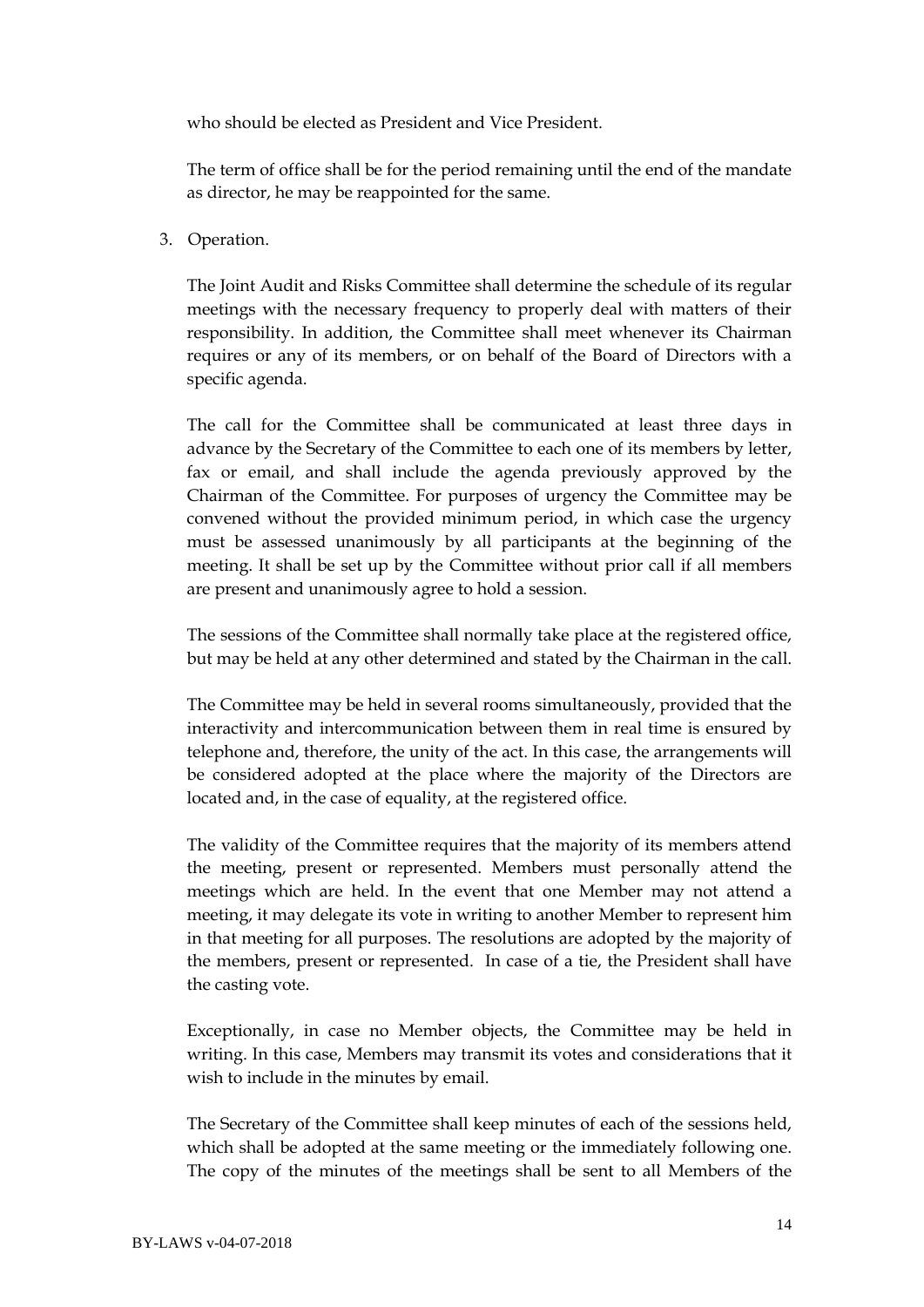Committee.

4. Competencies.

The Joint Audit and Risks Committee has the following powers:

- a) Inform the General Shareholders Meeting on questions raised by shareholders on matters within its competence, in particular, on the outcome of the Company's audit, its contribution to the integrity of the financial information and the role that this Committee has played in that process.
- b) Monitor the effectiveness of the Company Internal control, internal audit systems and risk management, including tax, and discuss with the external auditors any significant weaknesses in the internal control system detected during the audit, being able to make the corresponding proposals or recommendations to the Board of Directors.
- c) Supervising the preparation and submission of the financial information required, making proposals and recommendations to the Board of Directors.
- d) Referral to the Board of Directors, for submission to the General Meeting, for selection proposals, appointment, reappointment and removal of the external auditor, In accordance with Articles 16 (2), (3) and (5) and 17.5 of Regulation (EU) No 537/2014 of 16 April, and the terms of engagement and gather regularly from the same information about the audit plan and its execution while preserving its independence in the exercise of its functions.
- e) Establish appropriate relations with external auditors to receive information on any issues that may jeopardize its independence, for consideration by the Committee, and any others related to the development process of the audit, providing, in appropriate cases, the authorization of such services under the terms established in Articles 5, 4 and 6.2b of Regulation (EU) number 537/2014, of April 16, and in the provisions on the independence regime , in section 3 of Chapter IV, Title I, of Law 22/2015, of July 20, Audit of Accounts, as well as other communications provided by the audit legislation and technical auditing standards; it must, in any case, receive annually written confirmation from the external auditors of its independence from the entity or entities related to it directly or indirectly, as well as information on additional services of any kind provided to these entities, and the corresponding fees received, by the said external auditors or by persons or entities related thereto in accordance with the provisions of the legislation concerning account auditing.
- f) Issue annually, prior to the issuance of the audit report, a report expressing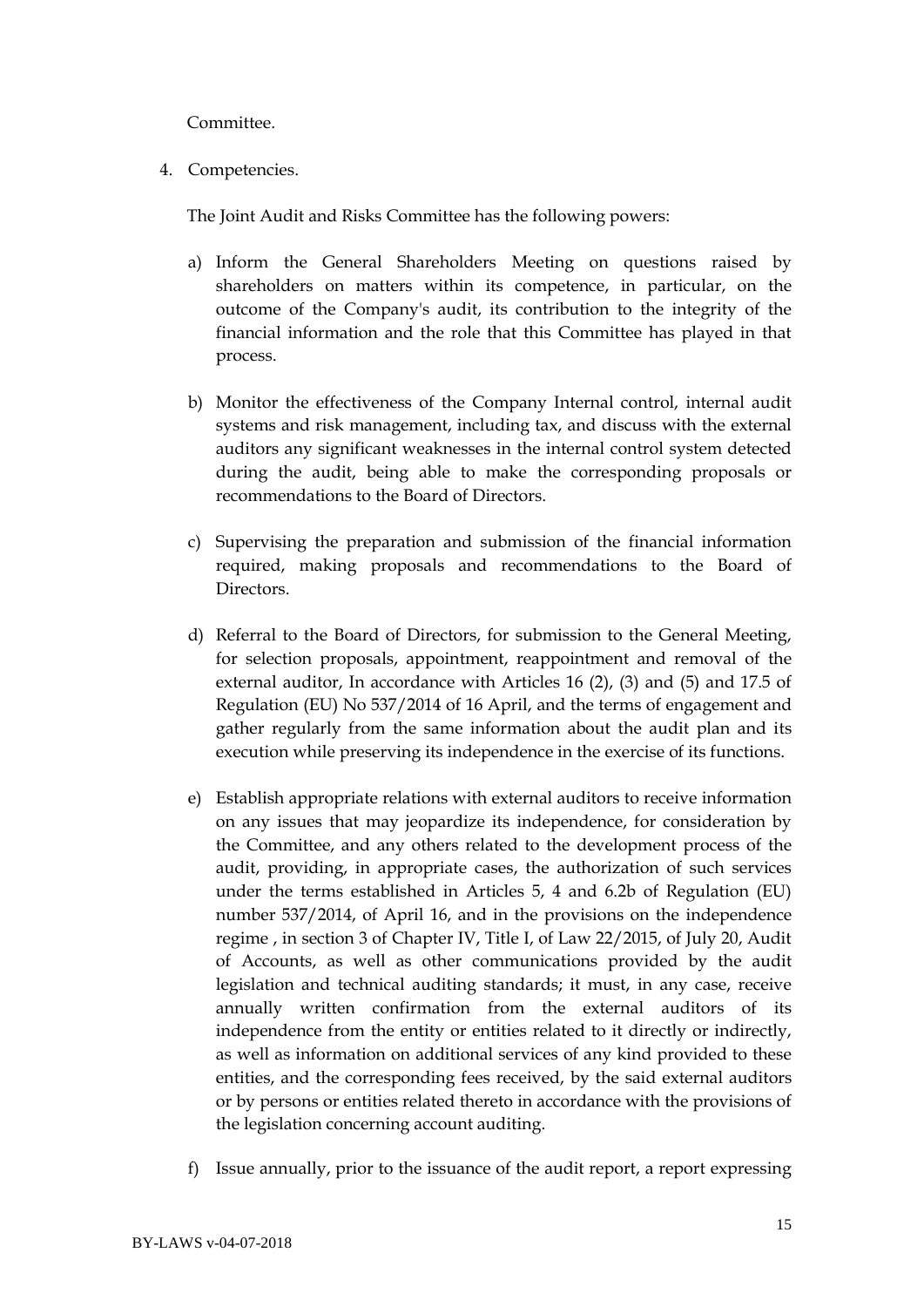the opinion of the Committee on whether the independence of the external auditors of audit accounts or companies is compromised. Such report must contain in any case, the reasoned assessment of the provision of each of the additional services provided by the external auditors, other than the statutory audit and in relation to the independence regime or with the regulations regulating the audit activity.

g) Inform to the Board of Directors, all matters provided for in the Capital Companies Law, the By-laws and in the Board Regulations and in particular, the financial information that the company must periodically publish, the creation or acquisition of interests in special purpose entities or domiciled in countries or territories that are considered as tax havens and operations with related parties.

The Joint Audit and Risk Committee shall not perform the functions provided for herein when it is attributed by the By-laws to another Committee and this Committee is composed only of non-executive Directors and by at least two Independent Directors, one of whom shall be the Chairman.

It also corresponds to the Joint Audit and Risks Committee the roles that the Credit Institution regulating legislation attributes to the risk committee.

## Article 21 TER.- APPOINTMENT AND REMUNERATION COMMITTEE.

1. Composition.

The Appointment and Remuneration Committee shall consist of a minimum of three and a maximum of five Director, one of whom shall act as Chairman, and may also be designated a Vice-Chairman to replace the Chairman in cases of absence. None of the members of the Committee may realise executive functions in the institution, and at least one third of them, and in any case the Chairman shall be independent Directors. The person acting as Secretary, who is on the Board of Directors, will not be a member of the Committee.

2. Appointment and removal.

Members of the Committee shall be appointed by the Board of Directors of the Company from among the Directors that integrate the same. The Council also appoints among them those who should be elected as Chairman and Vice Chairman.

The term of office shall be for the period remaining until the end of the mandate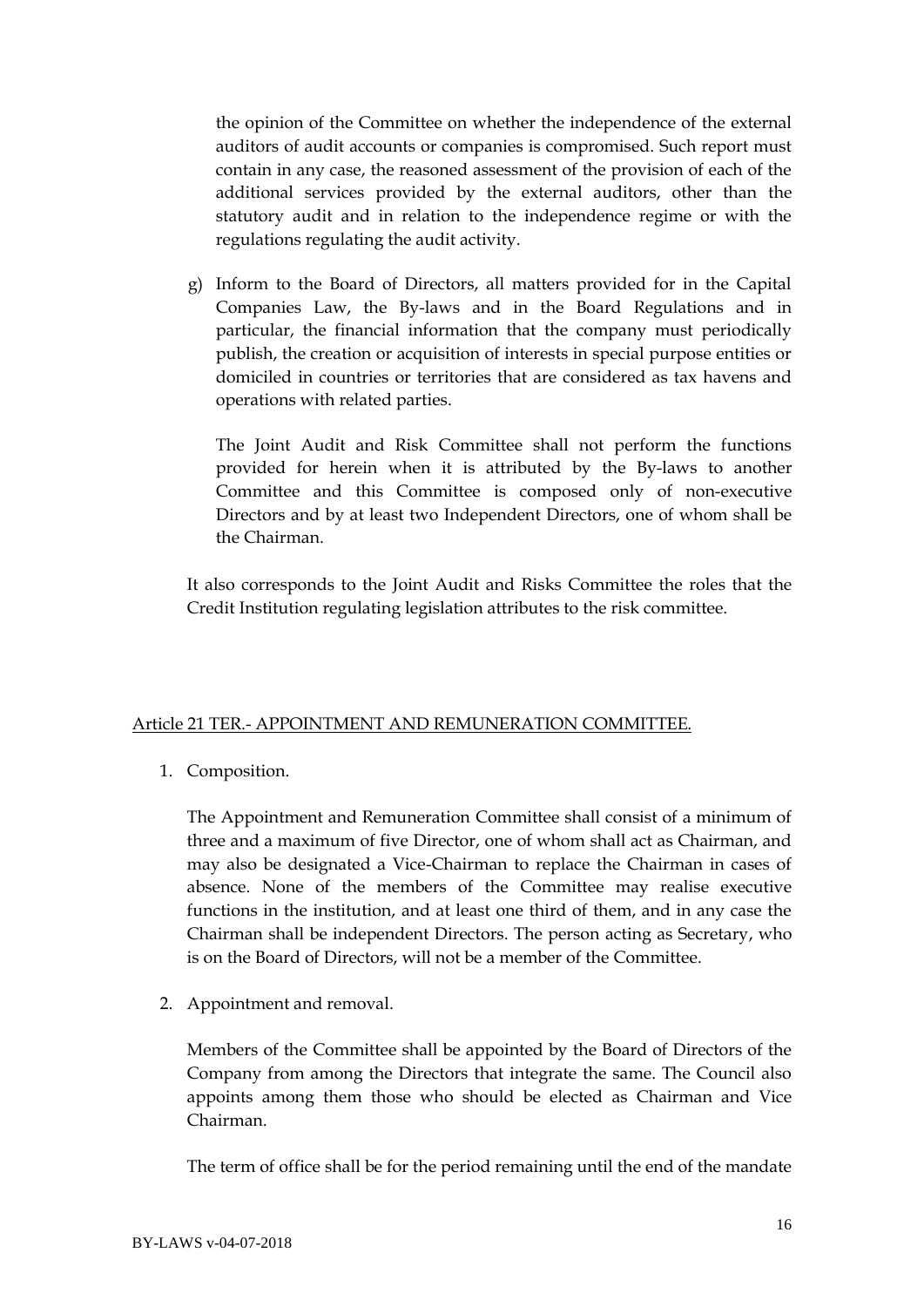as director, he may be reappointed for the same.

3. Operation.

The Appointment and Remuneration Committee shall determine the schedule of its regular meetings as often as necessary to properly deal with matters of their responsibility. In addition, the Committee shall meet whenever its Chairman requires or any of its members, or on behalf of the Board of Directors with a specific agenda.

The call for the Committee shall be communicated at least three days in advance by the Secretary of the Committee to each one of its members by letter, fax or email, and shall include the agenda previously approved by the Chairman of the Committee. For purposes of urgency the Committee may be convened without the provided minimum period, in which case the urgency must be assessed unanimously by all participants at the beginning of the meeting. It shall be set up by the Committee without prior call if all members are present and unanimously agree to hold a session.

The sessions of the Committee shall normally take place at the registered office, but may be held at any other determined and stated by the Chairman in the call.

The Committee may be held in several rooms simultaneously, provided that the interactivity and intercommunication between them in real time is ensured by telephone and, therefore, the unity of the act. In this case, the arrangements will be considered adopted at the place where the majority of the Directors are located and, in the case of equality, at the registered office.

The validity of the Committee requires that the majority of its members attend the meeting, present or represented. Members must personally attend the meetings which are held. In the event that one Member may not attend a meeting, it may delegate its vote in writing to another Member to represent him in that meeting for all purposes. The resolutions are adopted by the majority of the members, present or represented. In case of a tie, the President shall have the casting vote.

Exceptionally, in case no Member objects, the Committee may be held in writing. In this case, Members may transmit its votes and considerations that it wish to include in the minutes by email.

The Secretary of the Committee shall keep minutes of each of the sessions held, which shall be adopted at the same meeting or the immediately following one. The copy of the minutes of the meetings shall be sent to all members of the board.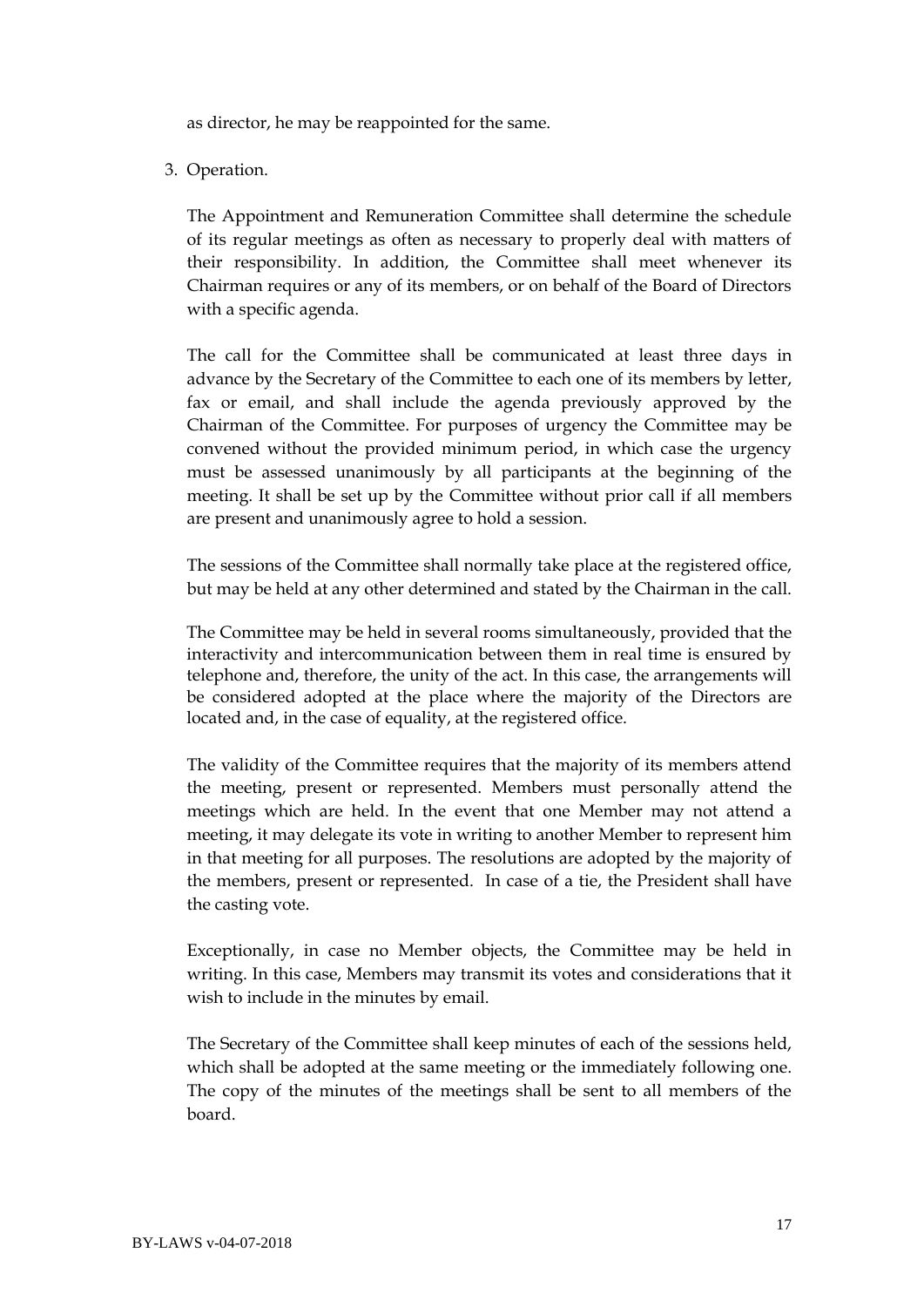#### 4. Competencies.

The Appointment and Remuneration Committee has the following power:

- a) Identify and recommend, with a view to approval by the Board of Directors or the General Meeting, candidates for filling vacancies of the Board.
- b) Evaluate the balance of knowledge, skills, diversity and experience of the Board of Directors and prepare a description of the roles and capabilities required for a particular appointment, evaluating the time commitment expected for job performance.
- c) Evaluate periodically, and at least once a year, structure, size, composition and performance of the Board of Directors, making recommendations thereon, regarding possible changes.
- d) Evaluate periodically, and at least once a year, the suitability of several members of the Board of Directors and the latter as a whole, and inform the Board accordingly.
- e) Periodically review the policy of the Board of Directors in the selection and appointment of senior management members and may formulate recommendations.
- f) Set a goal of representation for gender less represented by the Board of Directors and develop guidance on how to increase the number of under represented gender in order to achieve that objective.
- g) Preparation of decisions regarding remuneration, including those that have implications for risk and risk management of the entity, to be adopted by the Board of Directors, and in particular to inform the general policy of remuneration of the Board members and managing directors or similar, as well as individual remuneration and other contractual conditions of the members of the Board of Directors who perform executive functions, to ensure their compliance. In making the decision, the Committee shall take into account the long term interests of shareholders, investors and other stakeholders in the Entity as well as public interest.
- h) Previously report related transactions to be submitted for approval by the Board of Directors.
- i) Any others attributed the laws and Regulations of the Board of Directors.

In the performance of its duties, the Appointments and Remuneration Committee shall, as far as possible and continuously, take into account the need to ensure that the decision of the Board is not seem dominated by an individual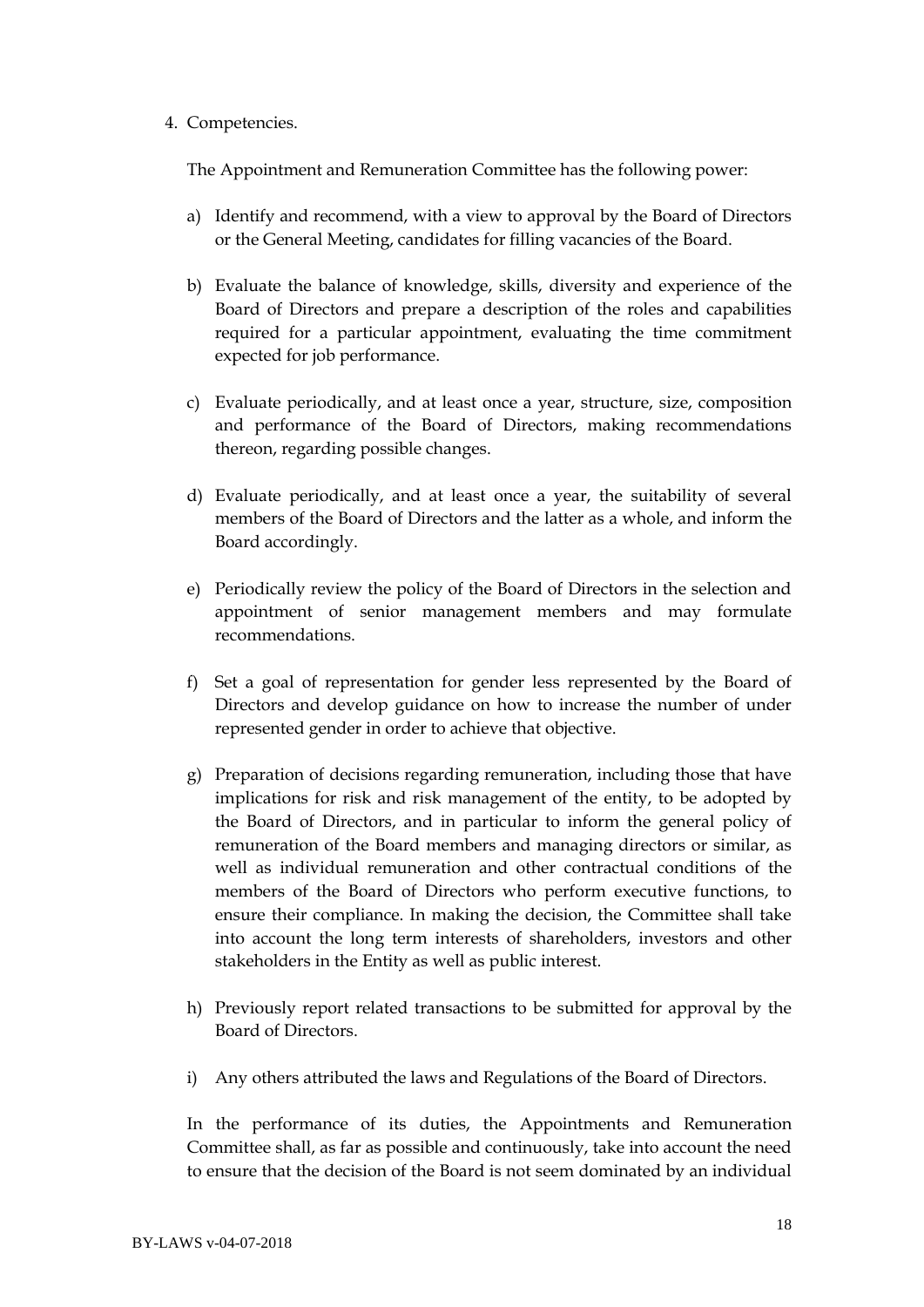or a small group of individuals, so that the interests of the entity as a whole are not harmed. The Committee may use the resources it deems appropriate for the performance of its functions, including external advice, and shall receive appropriate funds for the same.

# **TITLE IV ECONOMIC REGIME OF THE COMPANY**

### ARTICLE 22.- FINANCIAL YEARS

The financial year begins on January 1<sup>st</sup> and ends on December 31<sup>st</sup> of each year; with the exception that the first year will be initiated on granting the articles of incorporation deed.

## ARTICLE 23.- ANNUAL ACCOUNTS

Within three months following the closing of the financial year, the Board of Directors shall formulate the annual accounts, which are comprised of the Balance Sheet, the Profit and Loss and Notes, the management report and the proposed application of results.

From the convening of the General Meeting, any shareholder may obtain from the Company, the documents cited in the preceding paragraph and, if applicable, the Auditor's report.

### ARTICLE 24.- AUDITING OF ACCOUNTS

The annual accounts and the management report must be reviewed by auditors, which shall be appointed by the General Meeting before the end of the period to be audited.

The Board shall specify the period during which the designated auditors perform their duties, which initially cannot be less than three years nor more than nine, counting from the date the first exercise starts to be audited and the General Meeting may reappoint the same auditors annually once the initial period has ended.

### ARTICLE 25.- RESERVES, PROFITS, DIVIDENDS

In each financial year, after deduction of general expenses and constituted the legal reserves that arise, the profits will go to pay the dividends agreed by the Board and to the strengthening of voluntary reserves and other applications that the Board determines.

However, pursuant to the provisions of the regulations applicable to credit institutions, and in particular in accordance with the provisions of article eight 84/2015 of 13 February, in which the Law 10/2014 is amended, of 26 June, management, supervision and solvency of credit institutions during the first three financial years, from the